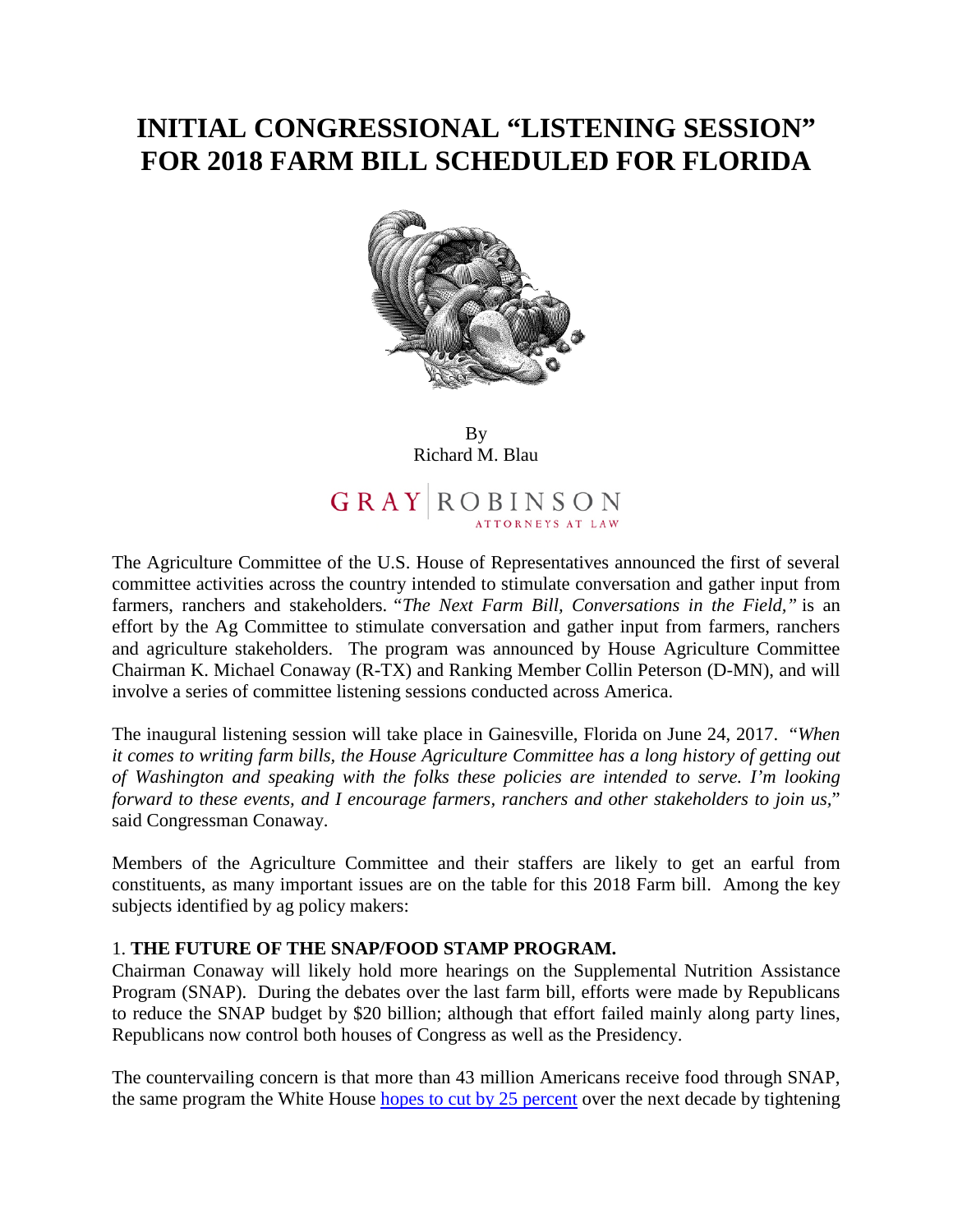work requirements for food stamp eligibility. Anti-hunger advocates contend SNAP already has a work requirement. Able-bodied adults without dependents are required to work or take part in education, job-training, or "workfare" programs; those who do not meet these requirements will be dropped from the program after three months. Looking at SNAP recipients as a whole, relevant data indicate the vast majority of SNAP beneficiaries either are working or not expected to work because they are children, elderly, or disabled.

### 2. **CROP INSURANCE ADJUSTMENTS**.

currently, farmers pay 38% of crop insurance premiums, with the federal government underwriting the remaining 62%. There likely will be efforts to make cuts in the federal government's share of support, or in the program altogether.

One area that may be targeted is the Harvest Price Option (HPO). This coverage provides protection on lost production at the higher of either (i) the price projected just before planting time, or (ii) the price at harvest. Farmers who forward-contract a share of their crop before harvest commonly use it. One consideration that may help preserve the HPO is that it is a publicprivate partnership. PPP concepts appear to be especially favored by the Trump administration.

## **3. AG CUTS IN THE TRUMP ADMINISTRATION'S PROPOSED BUDGET**.

The Trump administration's budget did include 21% in cuts in discretionary spending for USDA. While much about the proposed budget has stirred great public debate, Washington insiders are quick to note that it is Congress, not the President, that holds the purse strings and legislates the federal budget. Still, President Trump and his base are likely to have their influence felt as the Farm bill deliberations move forward. Other administration priorities require funding, and that money has to come from somewhere.

Still, many members of Congress, especially those in the Republican majority, are looking for major cuts to federal agriculture spending. For example, during the 2014 Farm Bill debate, Representative Jeff Fortenberry (R-NE) sponsored a measure that would have capped farm commodity payments at \$250,000 per year for any one farm. It failed, 195 to 234. Nor is this a only a Republican–risk; a measure cosponsored by Senator Richard Durbin (D-IL) to reduce crop insurance premium subsidies by 15% for individuals or legal entities with over \$750,000 adjusted gross income also failed in 2014, with many observers believing the Durbin amendment will resurface in 2018.

4. **SUPPORT FOR THE NEXT GENERATION OF AMERICA'S FAMILY FARMERS**. Millennial farmers and members of the National Young Farmers Coalition **(NYFC)** are at the forefront of a movement to focus Congress on key issues for young farmers in the 2018 Farm Bill. Lindsey Lusher Shute, the co-founder and executive director of NYFC, recently was quoted as saying that "[u]nless we tackle affordable land, student debt and health care now, few of these young farmers and ranchers will make agriculture a lifelong career." With two-thirds of our farmland ready to transition to a new generation, next-generation advocates will be looking for 2018 Farm Bill provisions

Examples of specific 2018 Farm Bill reforms sought by younger farmers and ranchers include: (i) prioritizing conservation easements that protect farmland affordability within the Agricultural